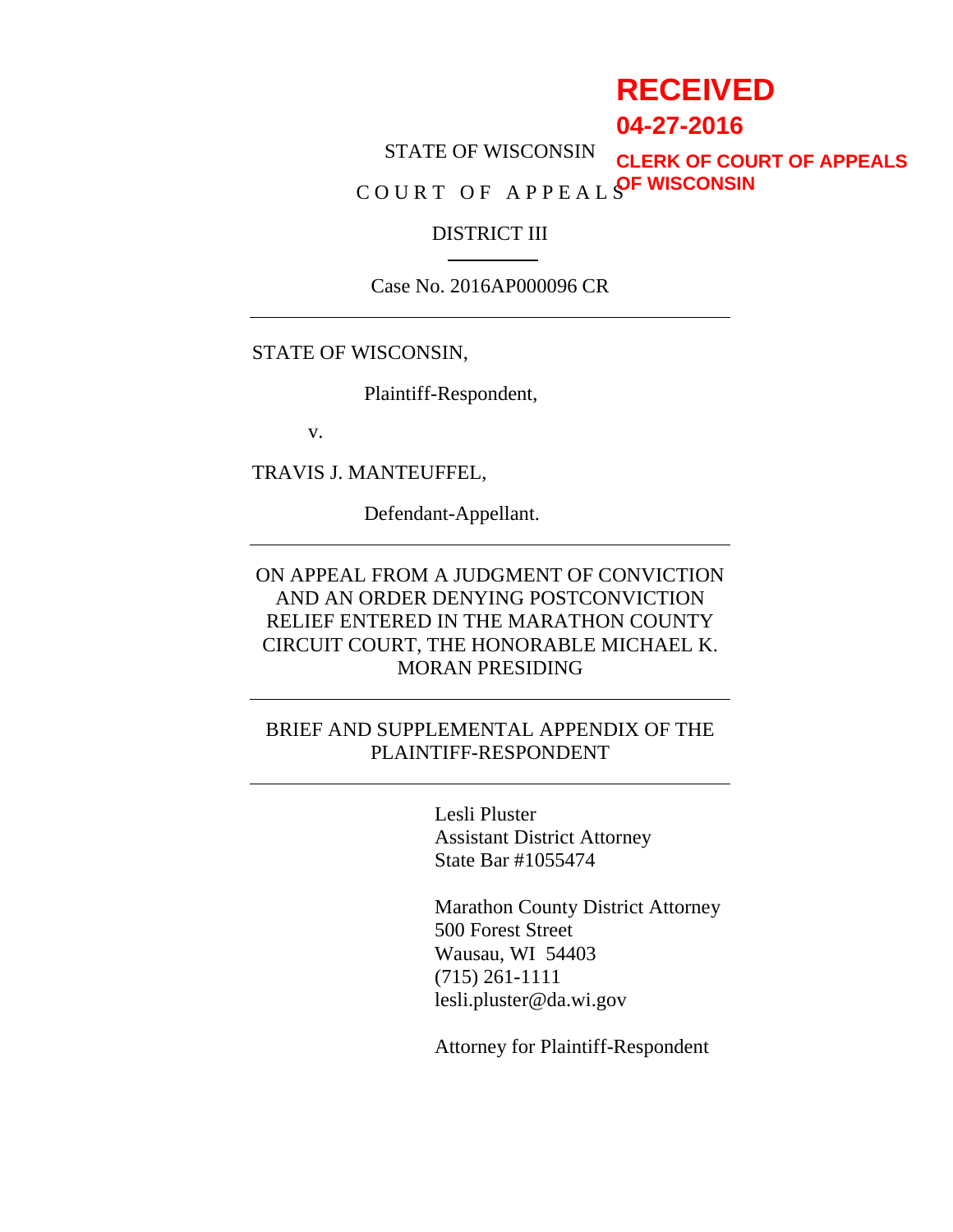## TABLE OF CONTENTS

Page

| STATEMENT ON ORAL ARGUMENT AND                                                                                                      |
|-------------------------------------------------------------------------------------------------------------------------------------|
|                                                                                                                                     |
| SUPPLEMENTAL STATEMENT OF THE CASE  1                                                                                               |
|                                                                                                                                     |
| WISCONSIN STATUTE SECTION<br>973.046 IS NOT UNCONSTITUTIONAL<br>AS APPLIED TO THE DEFENDANT-                                        |
| Manteuffel's claim is not an<br>$A_{\cdot}$                                                                                         |
| Ordering Manteuffel to pay<br><b>B.</b><br>the DNA surcharge did not<br>violate Manteuffel's rights to<br>substantial due process 2 |
|                                                                                                                                     |

## CASES CITED

| State v. McGuire, |                              |
|-------------------|------------------------------|
|                   | 2010 WI 91, 328 Wis. 2d 289, |
|                   |                              |
|                   |                              |

## *State v. Smith,*

| 2010 WI 16, 323 Wis. 2d 377 |  |
|-----------------------------|--|
|                             |  |

## *State v. Radaj,*

2015 WI App 50, 363 Wis. 2d 633, 866 N.W.2d 758 .....................................................2

## *State v. Thiel*,

188 Wis. 2d 695,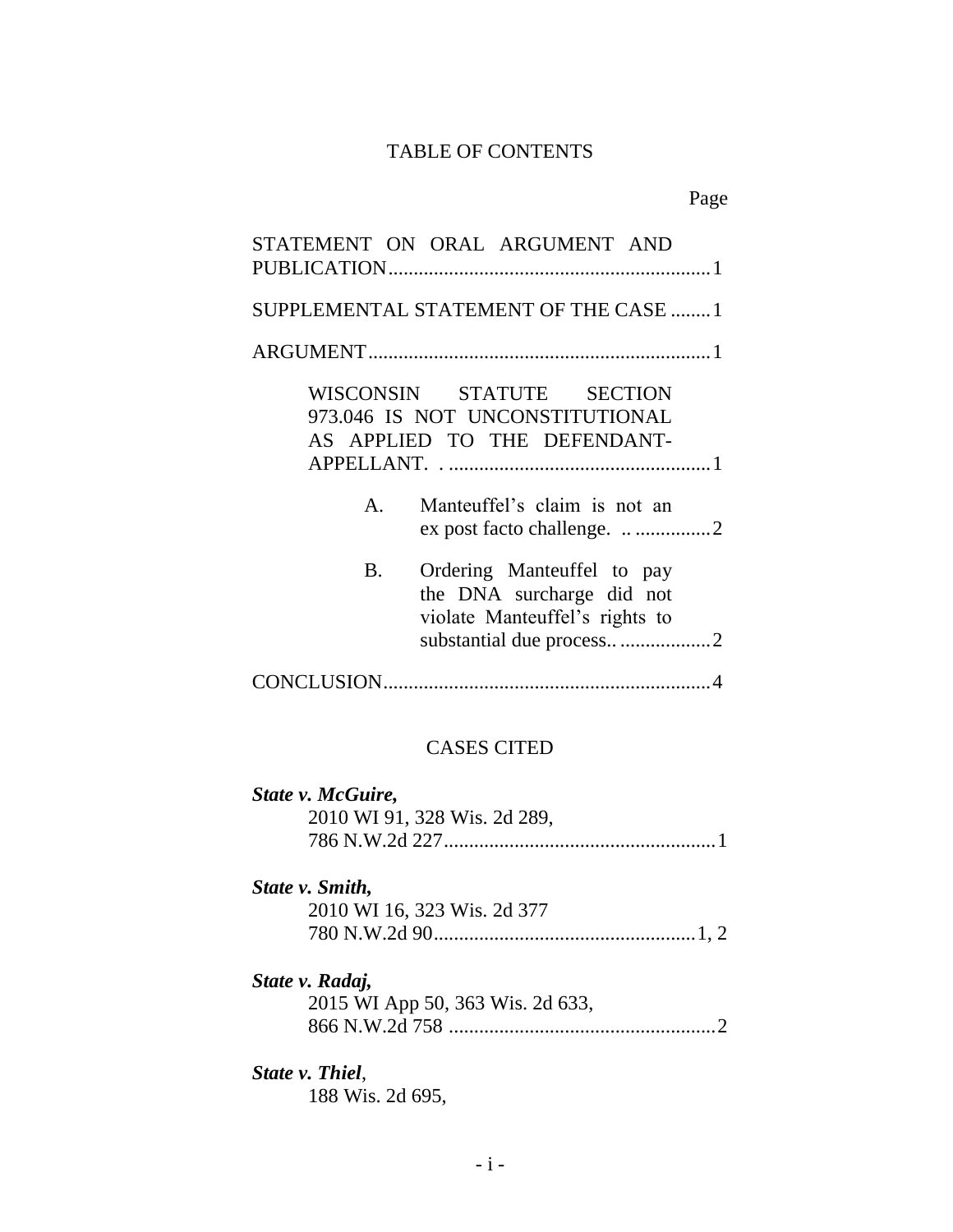## Page

| City of South Milwaukee v. Kester, |           |
|------------------------------------|-----------|
| 2013 WI App 50, 347 Wis. 2d 334,   |           |
|                                    | $\bigcap$ |
| State v. Scruggs,                  |           |
| 2015 WI App 88, 365 Wis. 2d 568,   |           |
|                                    |           |
| Mueller v. Raemisch,               |           |
|                                    |           |

## STATUTES CITED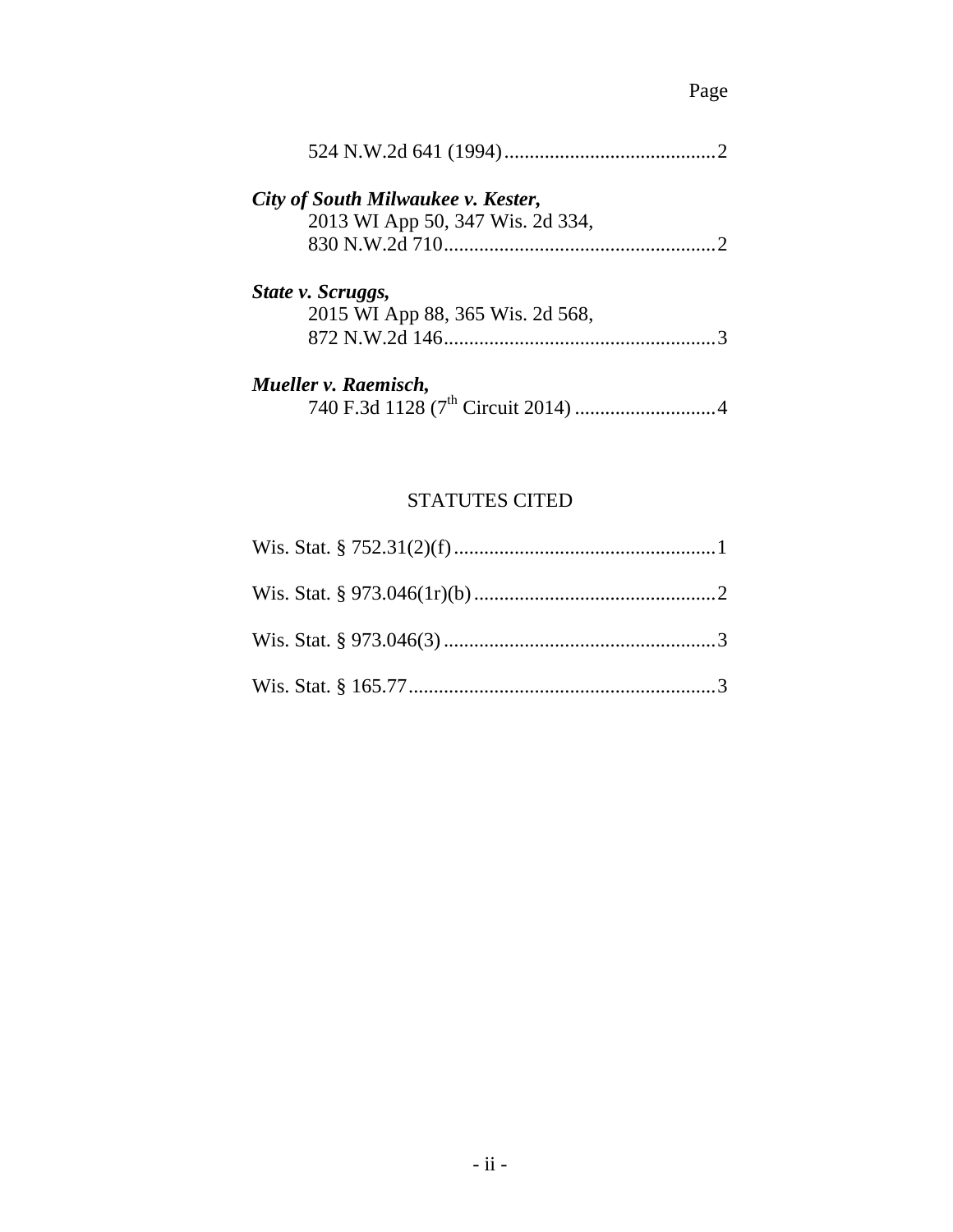#### **STATEMENT ON ORAL ARGUMENT AND PUBLICATION**

Neither oral argument nor publication is appropriate because this is a one-judge appeal under Wis. Stat. § (Rule) 752.31(2)(f).

#### **SUPPLEMENTAL STATEMENT OF THE CASE**

The Defendant-Appellant, Travis J. Manteuffel (hereafter Manteuffel), was charged in Marathon County Circuit Court on July 21, 2014 for an incident occurring on July 20, 2014. On October 27, 2014, Manteuffel entered a plea to a charge of Disorderly Conduct for this incident. The Court imposed a \$200 fine plus court costs, as well as the \$200 DNA surcharge.

#### **ARGUMENT**

WISCONSIN STATUTE SECTION 973.046 IS NOT UNCONSTITUTIONAL AS APPLIED TO THE DEFENDANT-APPELLANT.

Manteuffel has the burden of proving beyond a reasonable doubt that the statute is unconstitutional as applied to him. *See State v. McGuire*, 2010 WI 91, ¶25, 328 Wis. 2d 289, 786 N.W.2d 227. This court's review of the circuit court's constitutional decision is *de novo*. *See id.*

A statute enjoys a presumption of constitutionality. *State v. Smith¸*2010 WI 16, ¶8, 323 Wis. 2d 377, 780 N.W.2d 90. To overcome that presumption, the party challenging a statute's constitutionality "bears a heavy burden." *Id.* "It is insufficient for the party challenging the statute to merely establish either that the statute's constitutionality is doubtful or that the statute is probably unconstitutional." *Id.* "Instead, the party challenging a statute's constitutionality must 'prove that the statute is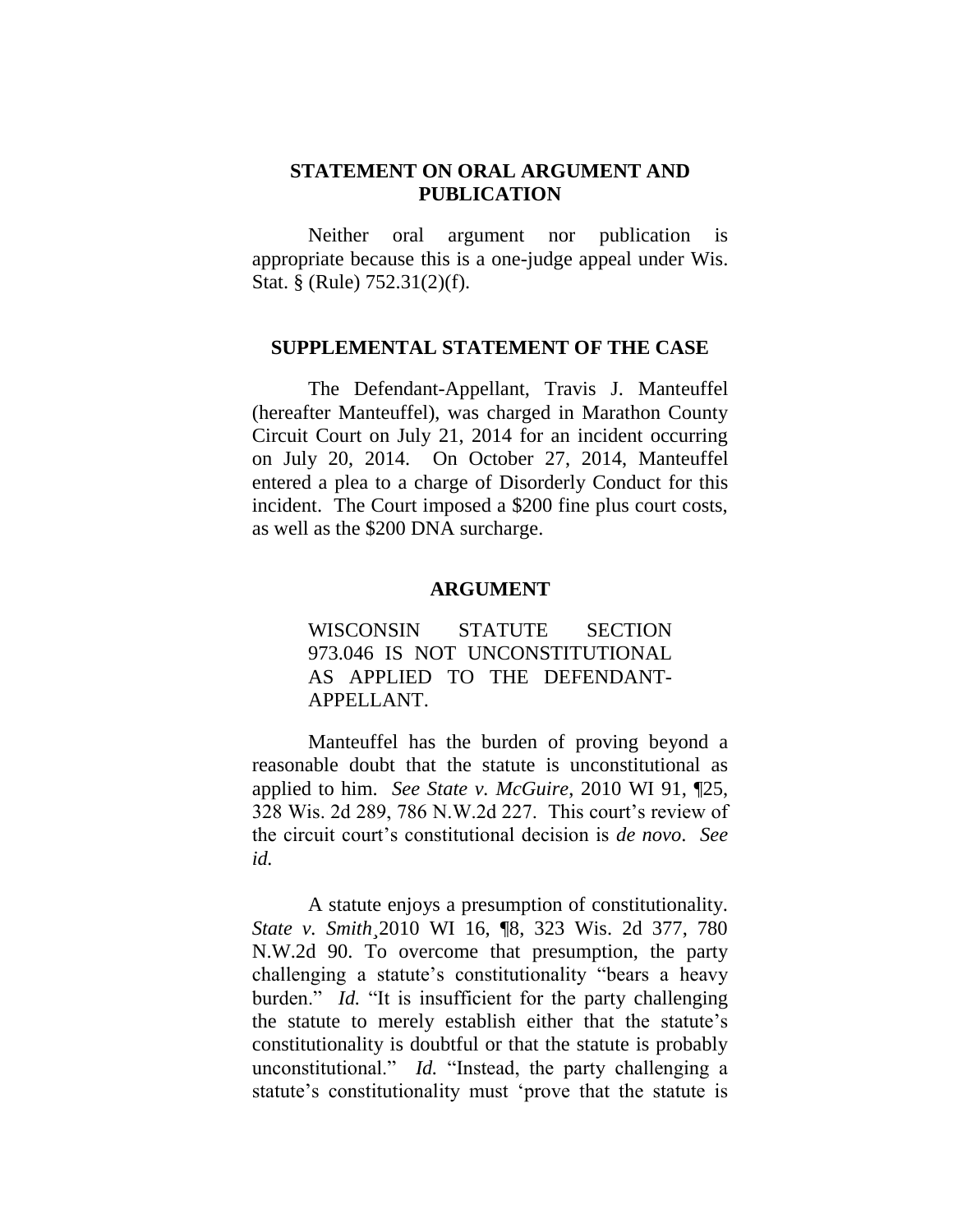unconstitutional beyond a reasonable doubt.'" *Id.* (quoted source omitted).

> A. Manteuffel's claim is not an ex post facto challenge.

Manteuffel cites to *State v. Radaj*, 2015 WI App 50, 633 Wis.3d 633, 866 N.W.2d 758 (2015) and its two part intent-effects test in support of his position. *Radaj* involves an ex post facto violation. An ex post facto law is a law "which punishes as a crime an act previously committed, which was innocent when done; which makes more burdensome the punishment for a crime, after its commission, or which deprives one charged with crime of any defense available according to law at the time when the act was committed." *State v. Thiel,* 188 Wis. 2d 695, 703, 524 N.W.2d 641 (1994).

When challenging a law on ex post facto grounds, "the threshold question is whether the [law] is punitive." *City of South Milwaukee v. Kester*, 2013 WI App 50, ¶21, 347 Wis. 2d 334, 830 N.W.2d 710. The court employs a two-part "intent-effects" test to answer whether a law applied retroactively is punitive. *See id.,* ¶22.

*Radaj* does not apply in this case, nor does the "intent-effects" test, as this is not an ex post facto violation. Wis. Stat. §973.046(1r)(b) made the DNA surcharge mandatory on January 1, 2014. *See* Wis. Stat. §973.046(1r)(b) (2013-2014); 2013 Wis. Act 20, §§ 2354, 2355 (amending Wis. Stat. §973.046(1r) and creating Wis. Stat. §973.046(1r)(b)); 2013 Wis. Act 20, § 9426(1)(am) (effective date of first day of the sixth month after July 1, 2013, publication date). Manteuffel committed the offense after the effective date of the changes in the DNA surcharge requirements.

> B. Ordering Manteuffel to pay the DNA surcharge did not violate Manteuffel's rights to substantial due process.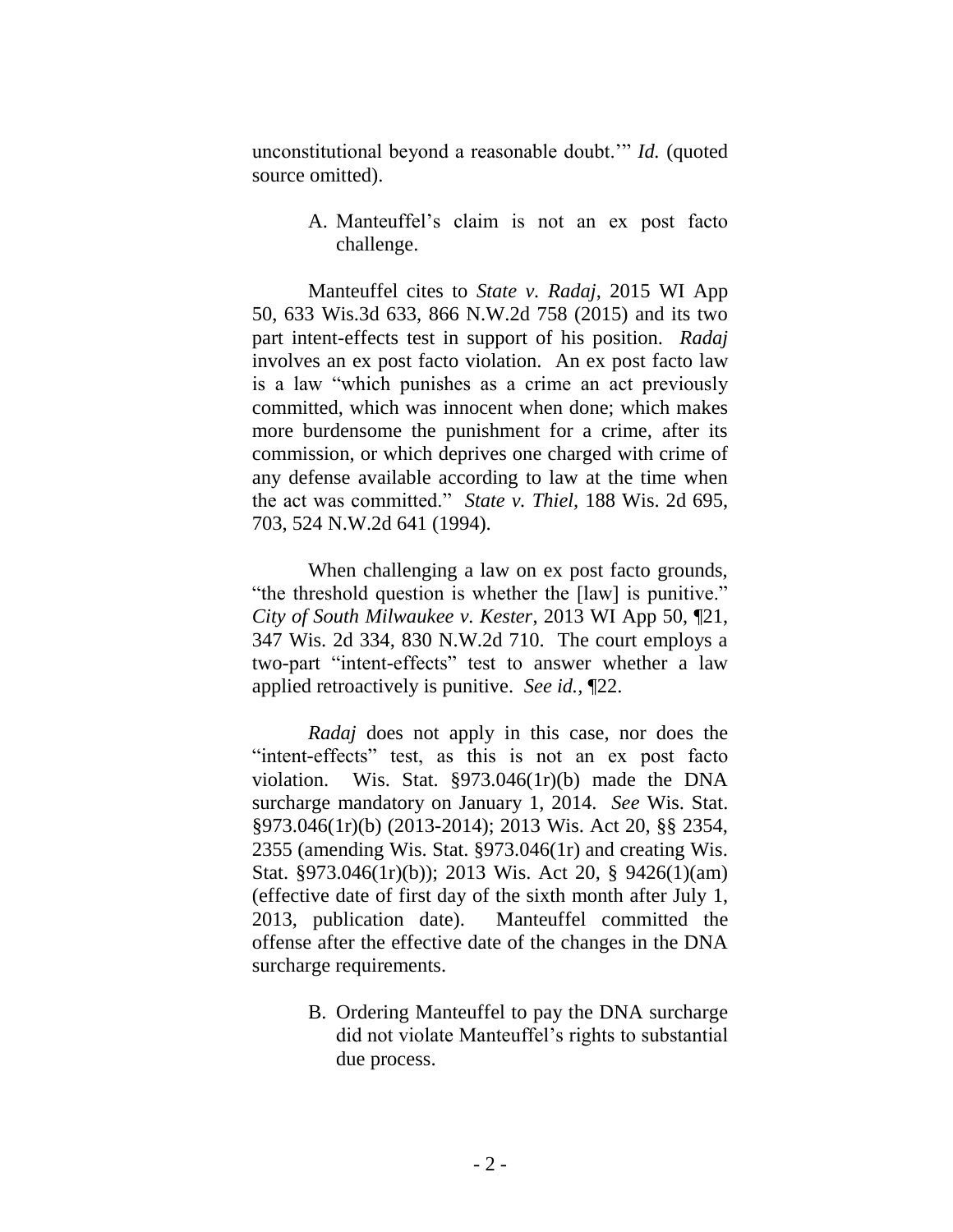Wis. Stat. §973.046 (3) states, "All moneys collected from deoxyribonucleic acid analysis surcharges shall be deposited by the secretary of administration as specified in s. 20.455(2) (Lm) and utilized under s. 165.77." Wis. Stat. §165.77 establishes the deoxyribonucleic acid analysis and data bank. Manteuffel argues that because he is not required to submit a DNA sample, there is no nexus between his surcharge and the use of those funds and therefore it violates Manteuffel's right to substantial due process.

Mantueffel's argument rests on the erroneous assumption that the surcharge is only used to fund the collection and analysis of the surcharge payer's DNA. The State Crime Lab's DNA related responsibilities under Wis. Stat. §165.77 are not limited to the initial DNA analysis of defendants' samples and entry of the results into the data bank. In addition to those duties, Wis. Stat. §165.77 requires the crime lab to analyze DNA when requested by law enforcement agencies in relation to an investigation, *see* Wis. Stat. §165.77(2)(a)1.a., upon request by a defense attorney, pursuant to a court order, regarding his or her client's specimen, *see*  §165.77(2)(a)1.b., and, subject to Department of Justice rules, at the request of an individual regarding his or her own specimen, *see* Wis. Stat. §165.77(2)(a)1.c. The crime lab may compare the data obtained from a specimen with data obtained from other specimens and provide those results to prosecutors, defense attorneys, or the subject of the data. *See* Wis. Stat. §165.77 (2)(a)2. The crime lab is required to maintain a data bank based on data obtained from its DNA analyses. *See* §165.77 (3). The DNA surcharge funds all of those activities. *See State v. Scruggs,* 2015 WI App 88, ¶10-12, 365 Wis. 2d 568, 872 N.W.2d 146.

The DNA surcharge is a fee, not a fine. It relates to the cost for which it was intended to compensate, i.e. the DNA analysis and databank. It compensates the State for the expense of completing DNA analyses and maintaining the databank. The offenders are responsible for the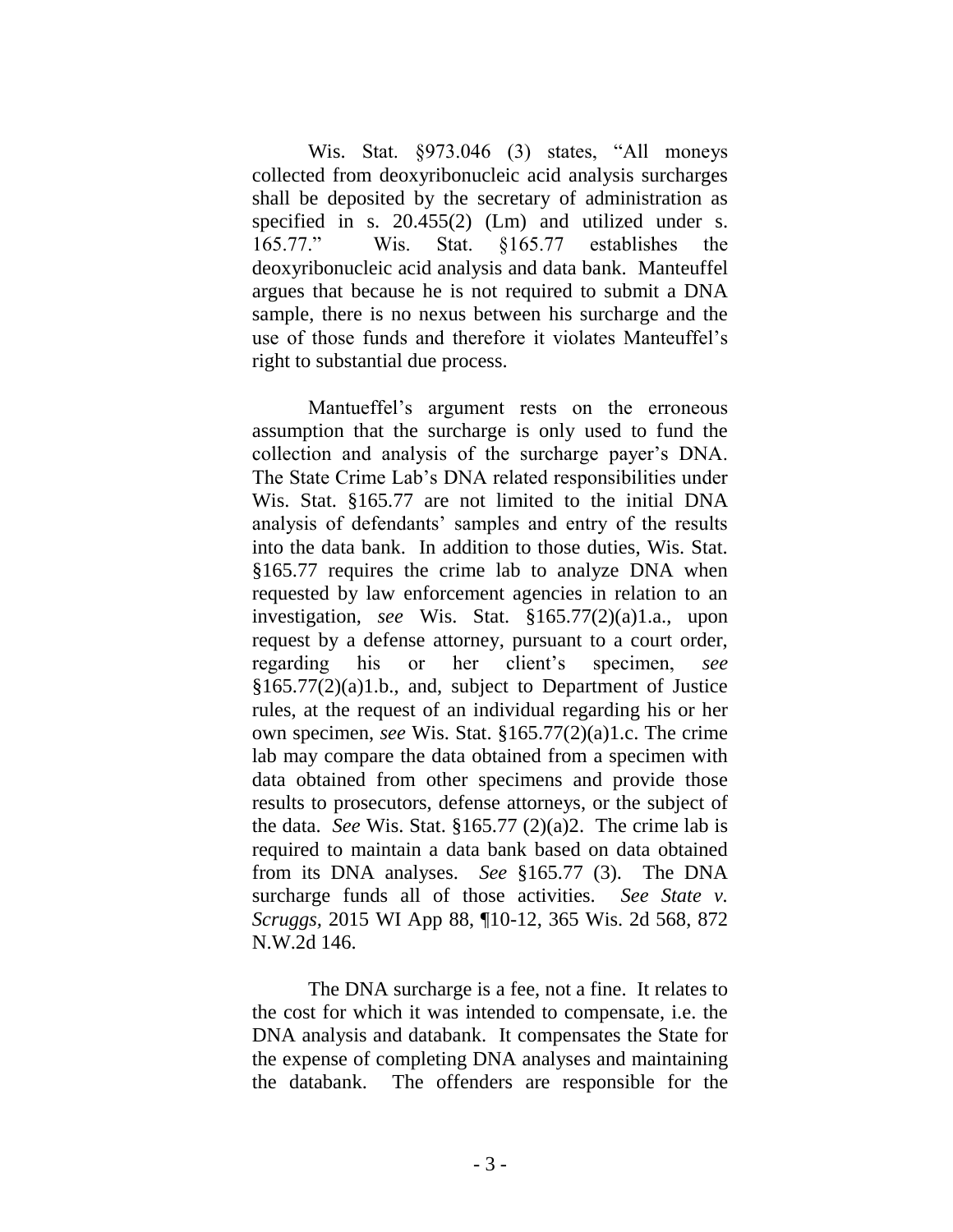expense, so there is nothing punitive about making them pay for it, much in the same way sex offenders are responsible for the expense of maintaining the sex offender registry. *See Mueller v. Raemisch*, 740 F.3d 1128  $(7<sup>th</sup> Circuit)$ .

*Raemisch* demonstrates that a fee or surcharge is not punitive simply because it is imposed as a consequence of a criminal conviction.

Manteuffel has not carried his burden of proving beyond a reasonable doubt that the DNA surcharge is unconstitutional as applied to him.

#### **CONCLUSION**

For the reasons stated above, this Court should affirm the Judgment of Conviction requiring payment of the \$200 DNA surcharge.

Dated this  $26<sup>th</sup>$  day of April, 2016.

Respectfully submitted,

LESLI PLUSTER Assistant District Attorney State Bar #1055474

Attorney for Plaintiff-Respondent

Marathon County District Attorney's Office 500 Forest Street Wausau, Wisconsin 54403 (715) 261-1111 (715) 261-1100 (Fax) lesli.pluster@da.wi.gov